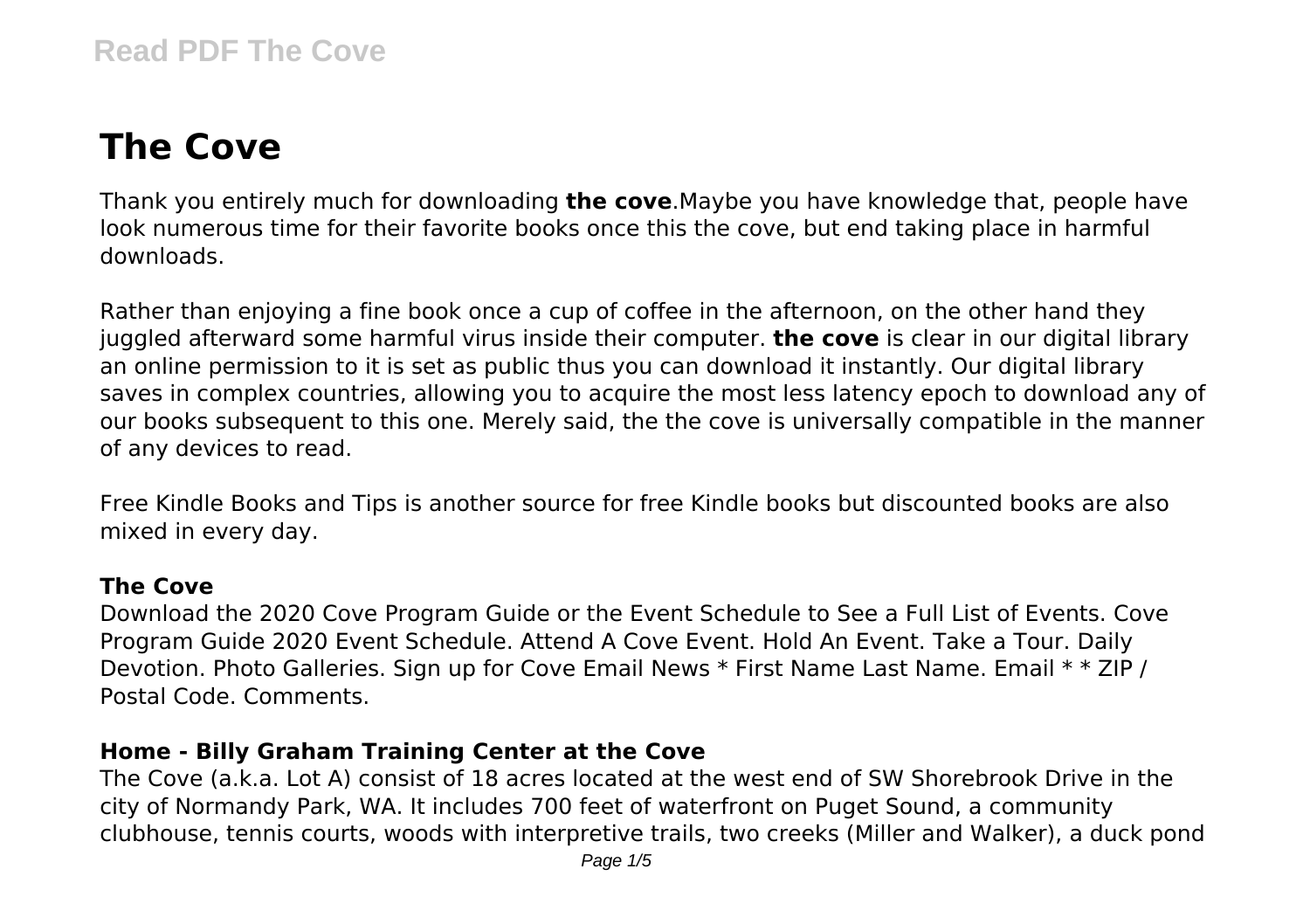for salmon rearing and a wetland area.

## **Normandy Park Community Club - Dream Wedding Location near ...**

The Cove Restaurant and Lounge, Lynnwood, Washington. 2K likes. The Cove Restaurant and Lounge is your own personal hideaway at the top of Mill Creek. A flavorful and diverse menu, and weekly...

#### **The Cove Restaurant and Lounge - Sports Bar - Lynnwood ...**

Weddings Trust Your Best Memories to a Ceremony at the Cove A Historic and Uniquely Beautiful Location Plan your wedding at a most unique and beautiful venue, located in the heart of Normandy Park in the South Puget Sound Area. We are a private, one of a kind, wedding venue. 18 acres of forest, wetlands, meadow and seashore combine […]

## **Weddings - Normandy Park Community Club**

Located in the heart of central Oregon and encompassing the Deschutes and Crooked River canyons, The Cove Palisades State Park is a popular year-round destination for camping and water sports. Boating and Rentals. Launch your boat from three day-use areas: Lower Deschutes, Upper Deschutes and Crooked River.

#### **The Cove Palisades State Park - Oregon State Parks and ...**

Where Memories Are Made In Lake Geneva Lake Geneva's Favorite Lake Front Resort Deluxe hotel amenities meet vacation-condo living at The Cove of Lake Geneva. With 194 spacious suites, delicious onsite dining, a variety of indoor and outdoor activities, and an unbeatable location just off the lakeshore, The Cove is where to stay in Lake Geneva.

# **Lake Geneva Wisconsin Hotels | Official Site | The Cove of ...**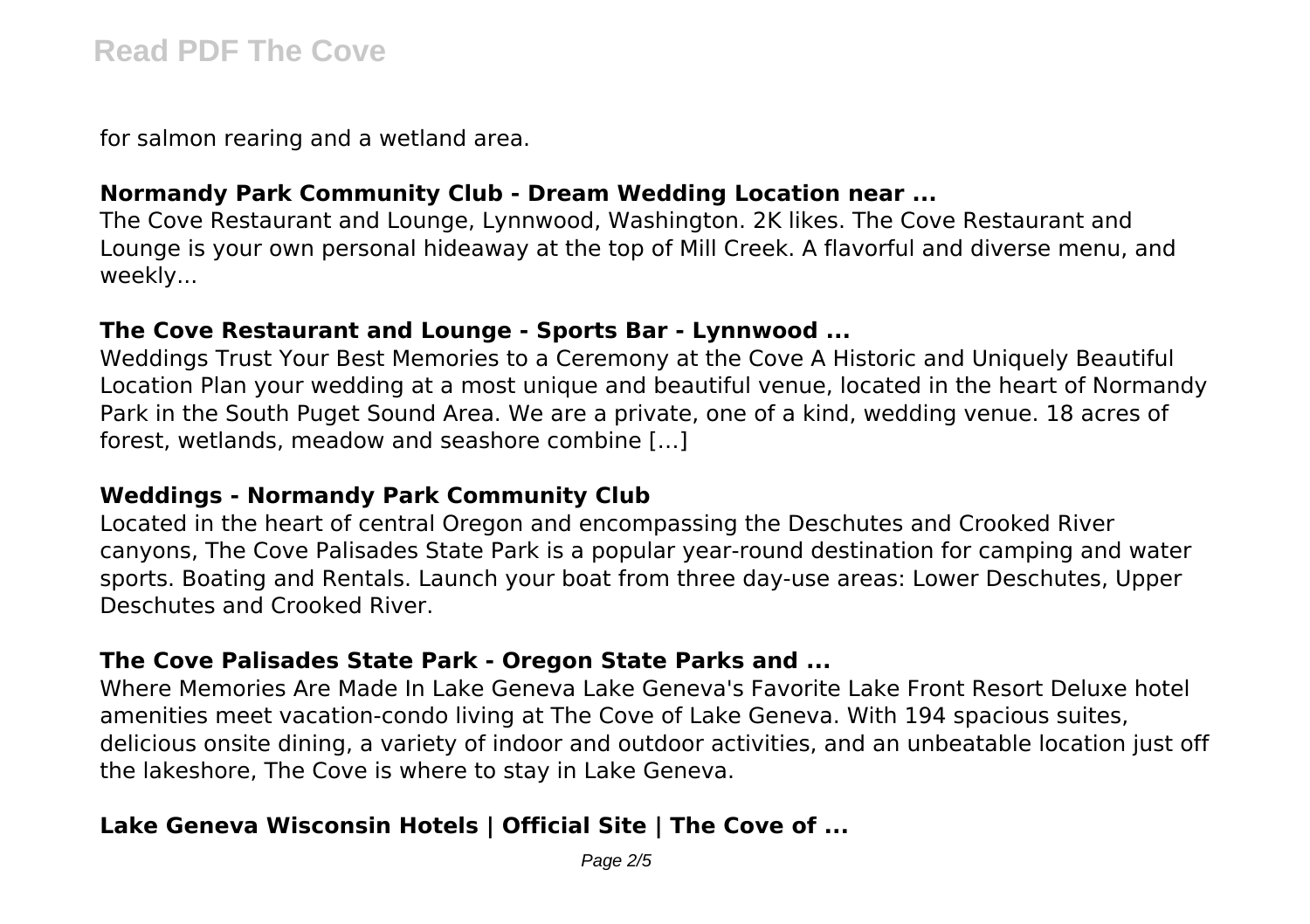English Cove is a townhome and condominium complex in southeast Redmond. Located between the beautiful green spaces of Marymoor and Sportsman Parks, residents are close to Lake Sammamish, walking trails, and sports fields, but also are just minutes from downtown.

## **English Cove Homes for Sale | Blue Summit Realty**

THE COVE IS THE PERFECT PLACE FOR A ROMANTIC DINNER, BUSINESS LUNCH, OFFICE PARTY OR JUST A FUN NIGHT OUT Located next to Brewer's Marina, this chic, casual and comfortable waterside restaurant charms guests with its perfectly balanced menu, friendly service and it's lovely ambiance.

## **The Cove Restaurant | 74 Shore Rd., Glen Cove, NY 11542 ...**

The Cove Restaurant & Marina is the finest seafood restaurant and raw bar in Fall River, MA offering traditional American cuisine and several European-inspired dishes. With both indoor dining and outdoor seating available, we serve a varied assortment of fish, shellfish, steaks, pasta and pizza.

## **The Cove Restaurant & Marina - Fall River, MA | The Cove ...**

The Cove Church is a Christian church where the message of Jesus is presented in a relaxed setting with talks that are simple and relevant to everyday life.

## **Mooresville, NC Churches > The Cove Church**

The Cove's Whiskey Bar features over 400 choices, rare & private barrel selections, with a fully stocked cigar humidor on premise.

# **The Local's Favorite | York's Best | York, PA**

WELCOME TO THE COVE: Veterinarian Suffolk, VA When your pet needs emergency care or advanced treatment from a board-certified veterinary specialistin cardiology, surgery, or critical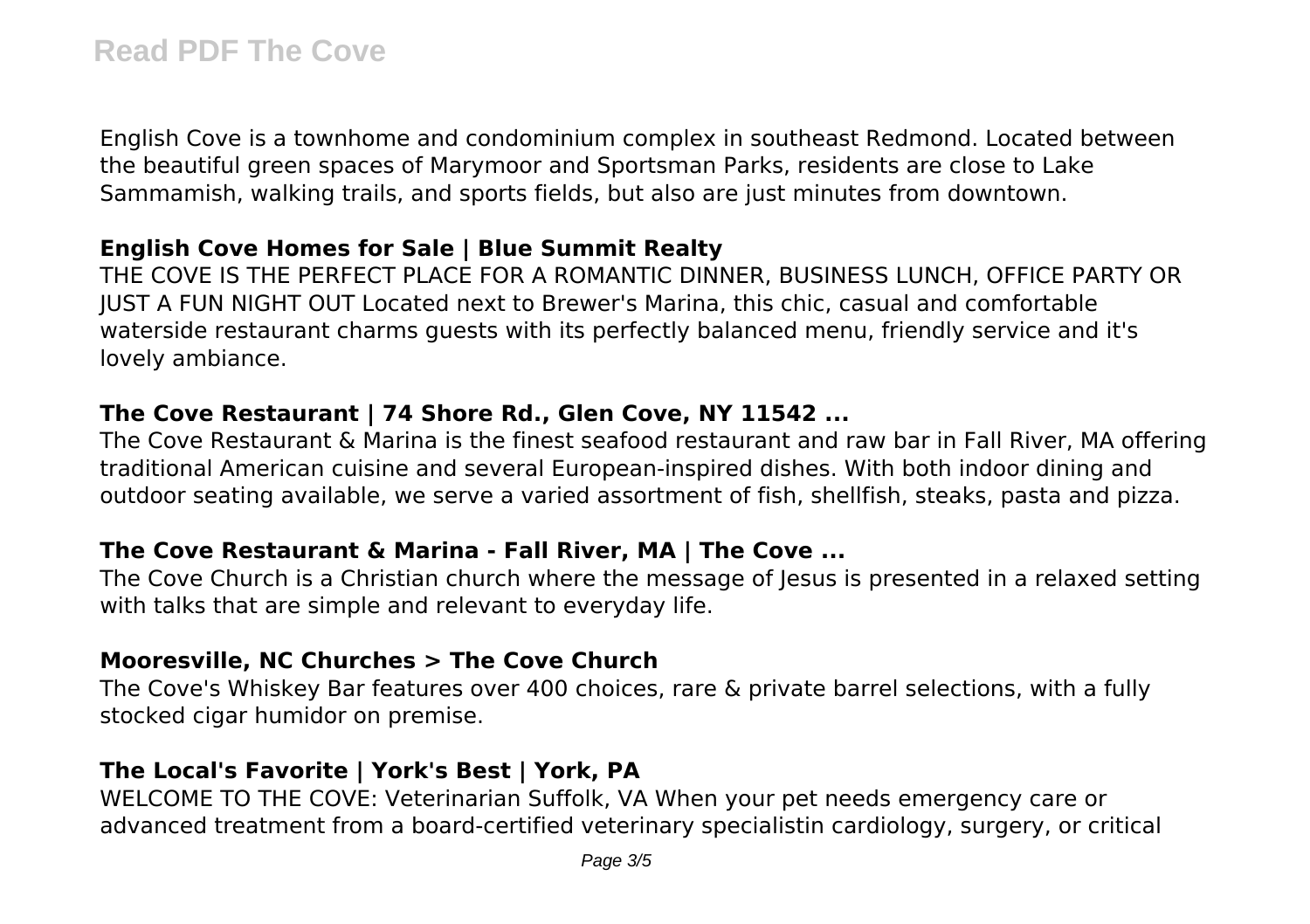care, you can count on The Center Of Veterinary Expertise—The COVE—24 hours a day, every day of the year.

# **Veterinarian and Animal Hospital in Suffolk, VA | The COVE**

The Cove is an award winning community right in the heart of Capitol Hill. The Cove offers modern apartments with high-end finishes and attractive amenities. The Cove features studios, one, and two-bedroom apartment homes in different floor plans ranging from 412 to 826 square feet.

#### **The Cove — West Freeman Properties**

The Cove is a restaurant/car wash/laundromat that has a bar and tables indoors and outdoors. There is even a playground in the center of the outdoor seating for restless kids. The tables are wooden picnic tables. There is live music some nights. The menu relies heavily on burgers and tacos but there are other offerings, too.

#### **The Cove - Sustainable, Organic, Local Restaurant in San ...**

The Cove Seafood & Banquets • 4701 Transit Road • Depew, New York 14043 Tel: 716-656-7946 • Email: info@thecoveseafoodandbanquets.com website designed & hosted by niagara technical solutions llc

## **The Cove Seafood and Banquets...4701 Transit Road, Depew ...**

1 Porters Cove Road, Asheville, North Carolina 28805 Main (828) 298-2092 • Registration (828) 771-4800 © 2020 Billy Graham Training Center at The Cove

# **Events - Billy Graham Training Center at the Cove**

1,567 - 3,125 Sq. Ft. Fall in love with The Cove, a prestigious master-plan community located just 3 miles north of downtown Sacramento, CA featuring 4 neighborhoods, clubhouse and resort-style